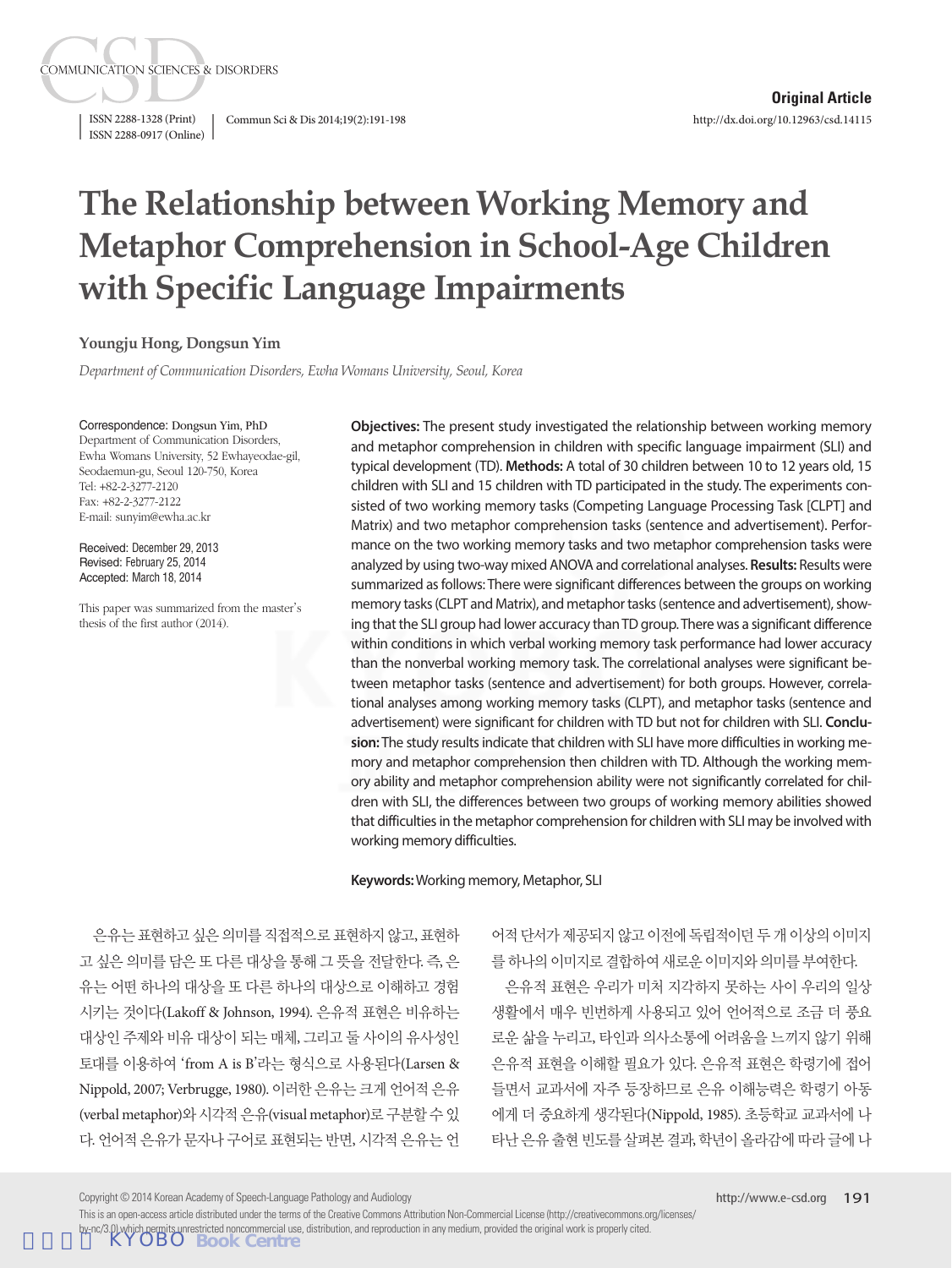타나는 은유표현 횟수가 증가하며, 특히 4학년에서 6학년으로 올 라가면서 은유 출현 빈도가 늘었다(Lee, 2011). 또한 아동의 은유 이해능력은 연령이 높아질수록 발달하게 되는데(Nippold, Leonard, & Kail, 1984), 초등학교 2-3학년에서 급격한 발달을 보이다 이 후 연령에서는 와만한 발달을 보인다(Kim, 2008).

언어능력에 문제를 가진 아동과 일반아동의 은유 이해능력을 비교한 결과, 언어능력에 문제를 갖고 있는 아동은 은유 이해능력 에도 어려움을 갖고 있었다(Lee & Kamhi, 1990; Nippold & Fay, 1983; Seidenberg & Bernstein, 1986). 일반아동은 언어장애아동과 비교해 언어적, 시각적 은유 이해능력에서 모두 높은 수행능력을 보였고, 언어적 은유와 시각적 은유 이해능력에 차이가 없었으나, 언어장애아동의 경우 언어적 은유와 시각적 은유 이해능력에 차이 를 보였다. 즉, 언어장애아동의 경우, 시각적 은유 이해능력이 언어 적 은유 이해능력보다 뛰어났다(Highnam, Wegmann, & Woods, 1999). 언어에 어려움을 갖는 아동 중 단순언어장애아동은 또래와 비교하여 정상 범위의 지능을 갖지만 어휘의 부족, 부적절한 조사 사용, 복잡한 구문의 이해, 추론 능력 및 다양한 화용 능력에서 어 려움을겪고있다(Adams, Clarke, & Haynes, 2009; Norbury, 2005). 이러한 단순언어장애아동은 은유 이해능력에도 어려움을 보이고 있는데 단순언어장애(SLI), 언어연령 및 생활연령을 일치한 아동을 대상으로 은유를 지각적 은유와 심리적 은유로 구분한 연구에서 는 CA 아동, LA 아동, SLI 아동 순으로 지각적 은유와 심리적 은유 에 대한 은유 이해력이 높았으며, 전체 은유 이해 점수에서도 같은 결과를 보였다(Hong, 2001). 초등학교 1-3학년 학생들을 대상으로 은유를 시각, 속성, 심리적 은유로 나누어 살펴본 연구에서 시각적 은유의 경우 CA 아동, LA 아동, SLI 아동 순으로 은유 이해력이 높 았으며, 속성적 은유의 경우 CA 아동, SLI 아동, LA 아동 순으로 은 유 이해력이 높았다. 또한 심리적 은유에서는 CA 아동, LA 아동, SLI 아동순으로은유이해력이높았으며, 전체은유이해점수에서 는 CA 아동, SLI 아동, LA 아동 순으로 은유를 이해하는 능력이 높 게 나타났다(Heo, Lim, & Hwang, 2012). 이 연구들의 결과, 일반 아동의 은유 이해능력이 단순언어장애아동보다 뛰어나다는 것을 알수있었다.

은유를 이해하는 다양한 능력 중의 하나로 작업기억을 들 수 있 다. 작업기억은 정보를 유지하는 동시에 처리해야 하는 인지기제 (Baddeley & Hittch, 1974)로 복잡한 인지처리과정이 뒷받침되는 언어 처리과정의 근본기제이다. 작업기억은 음운 회로(articulatory loop), 시·공 작업장(visuo-spatial scratch-pad), 중앙집행부(central executive)로 이루어졌다(Anderson, 1983; Baddeley, 1986). 이 중 중앙집행부의 역할이 가장 중요하다. 중앙집행부는 작업기억 내 정 보의 흐름을 조절하고, 장기기억과 같은 기억체계로부터 얻은 정보 를 인출 및 처리·저장하는 역할을 하기 때문이다. 이러한 중앙집행 부는 음운 회로와 시·공 작업장이라는 특정 영역 체계의 지원을 받는다. 음운 회로는 언어적, 음성적 정보를 처리하는 반면, 시·공 작업장은 시각적, 공간적 정보를 처리하도록 두 체제로 서로 부리되 어 역할을 수행한다(Baddeley & Hitch, 1974). 이러한 작업기억은 복잡한 인지활동을 지원해주는 중요한 역할을 하지만 그 중에서 도 언어이해에 있어 특별히 중요한 역할을 한다(Just & Carpenter, 1992). 언어이해 과정 중 하나인 글을 읽을 때, 글을 읽는 사람은 머 릿속에서 처리와 저장이 동시에 이루어져야 한다. 만약 언어이해가 처리나 저장 중 어느 한 쪽에 너무 큰 자원을 필요로 하면 작업기억 의 효율성이 감소(King & Just, 1991; MacDonald, Just, & Carpenter, 1992; Turner & Engle, 1989)되기 때문이다. 작업기억은 처리와 저장을 제한된 공동의 자원으로 나누어 쓰므로 작업기억 용량이 큰 사람이 그렇지 않은 사람보다 글을 이해하는 능력이 더 뛰어나 게 된다(Just & Carpenter, 1992). 언어이해에서 작업기억의 중요성 이 강조되면서 단순언어장애아동의 언어적 결함을 설명하기 위해 단순언어장애아동의 작업기억에 관한 연구가 진행되었다. 음운 작 업기억의 용량을 측정하기 위한 연구에서 단순언어장애아동에게 무의미 단어 따라말하기를 실시한 결과 단순언어장애아동은 일반 아동과 비교해 1-2음절 및 3-4음절을 따라 말하기에 어려움을 보였 다(Gathercole & Baddeley, 1990). 이후 단순언어장애아동의 언어 적 결함의 원인을 작업기억과 관련하여 규명하려는 연구들이 진행 되었으며, 그 결과 단순언어장애아동이 겪는 언어적 어려움의 원인 을 음운 작업기억의 결함으로 보았다(Marton & Schwartz, 2003; Montgomery, Magimairaj, & Finney, 2010; Montgomery & Evans, 2009). 즉, 단순언어장애아동들은 제한된 음운 작업기억 용량으로 인하여 언어수행에 필요한 요구 용량의 초과가 발생하며 이로 인해 언어수행에 어려움을 겪는다고 보았다(Montgomery, 1995, 2002).

글 이해 중 은유 이해능력과 작업기억에 대한 연구도 진행되었 다. 숫자 바로 따라말하기와 숫자 거꾸로 따라말하기를 실시했을 때, 숫자 거꾸로 따라말하기 능력이 뛰어날수록 은유 이해능력이 뛰어난 것으로 나타났으며(Kintsch, 2000, 2001), 작업기억 용량이 크면 클수록 은유 이해 속도가 빨랐을 뿐만 아니라 더 잘 이해하는 것으로 나타났다(Blasko, 1999). 은유의 이해뿐만 아니라 산출과 관련하여 작업기억 수행능력이 높을수록 은유 능력이 뛰어나므로 은유의 이해와 산출에 있어 작업기억의 중요성이 강조되었다(Chiappe & Chiappe, 2007; Pierce & Chiappe, 2008).

현재 은유를 이해하는 능력과 작업기억과의 관련성에 대한 연구 는 국내보다 해외에서 활발하게 이루어지고 있으며, 언어에 어려움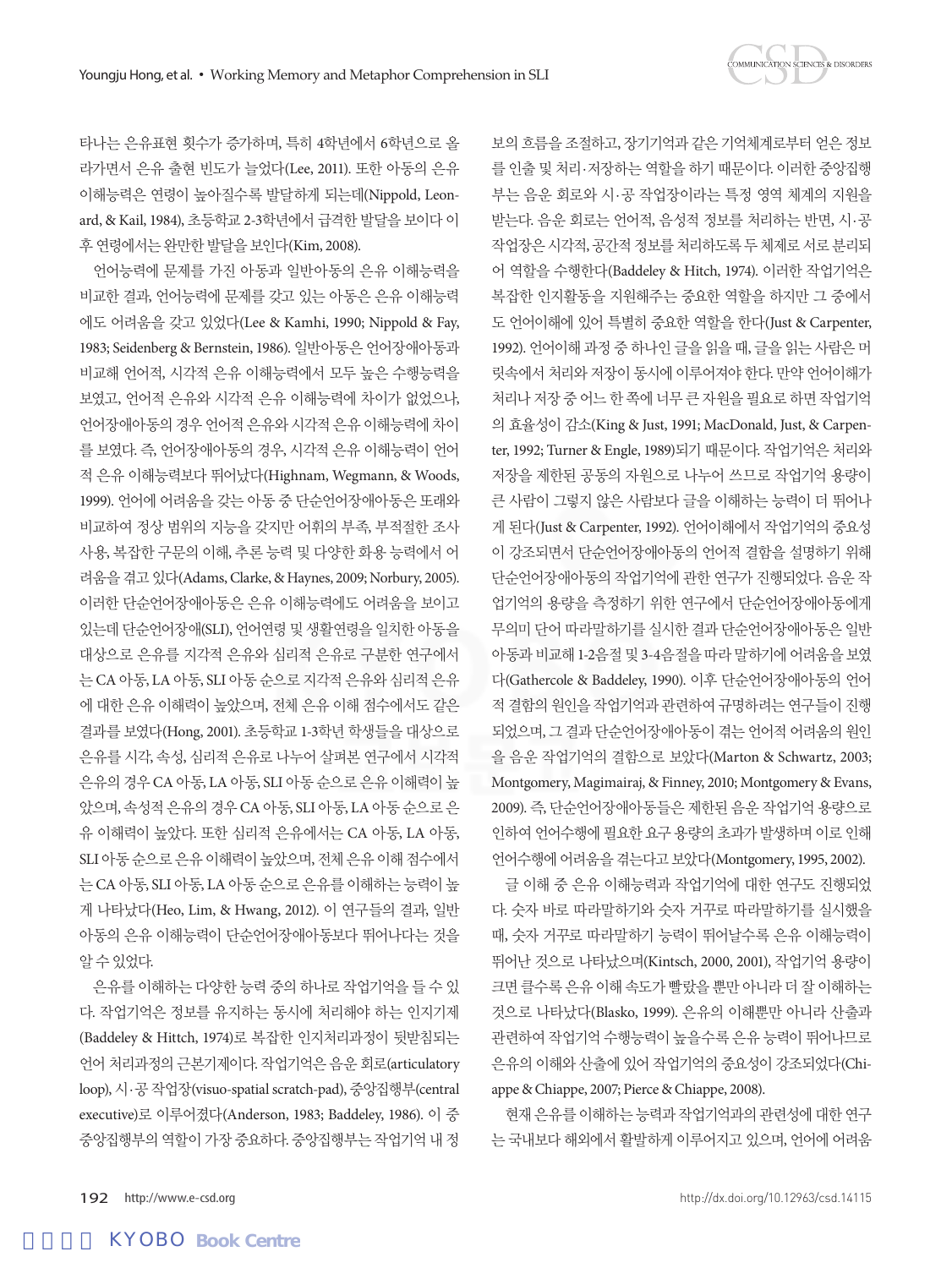을 보이는 아동 중 특히 학령기 단순언어장애아동을 대상으로 한 연구는 제한적이다. 또한 작업기억을 언어성 작업기억과 비구어적 작업기억이라는 두 가지 체계로 구분할 수 있지만(Anderson, 1983; Baddeley, 1986) 선행연구들은 언어성 작업기억과 언어적 은유 이 해능력의 관련성을 주로 살펴보았다. 이에 본 연구자는 작업기억을 언어성 작업기억과 비언어성 작업기억으로 구분하고, 은유를 언어 적 은유와 시각적 은유로 구분하여 단순언어장애아동과 일반아동 의 수행능력을 비교하고, 작업기억 능력과 은유 이해능력 간의 관

# 연구 방법

련성을살펴보고자한다.

**OMMUNICATION SCIENCES & DISORDERS** 

# 연구 대상

서울지역에 거주하는 초등학교 4-6학년 학생으로 생활연령이 만 10;1-12;5개월인 단순언어장애아동 15명, 생활연령이 만 10;2- 12;5개월인 일반아동 15명을 대상으로 하였다. 대상 아동의 연령은 4학년 이후 은유 이해능력이 완만한 변화 양상을 보인다는 것 (Kim, 2007)을 고려하여 선정하였다.

연구에 참여하는 단순언어장애아동의 선별기준은 다음과 같다. 1) 언어치료사에 의해 '단순언어장애'로 진단받고, 2) K-WISC III (Kwak, Park, & Kim, 2001) 측정결과 동작성 지능이 85점 이상, 3) REVT (Kim, Hong, Kim, Jang, & Lee, 2009) 중 수용어휘력 점수 가 -1.25 표준편차 이하, 4) 언어문제해결력(Pae, Lim, & Lee, 2000) 점수가 -1.25 표준편차 이하, 5) 시각 및 청각 등 감각장애와 정서· 행동적 문제를 보이지 않는 아동으로 선정하였다. 일반아동은 1) 부모나 양육자, 교사에 의해 언어능력 및 지적 능력에 문제가 없다 고 보고된 아동으로, 2) REVT (Kim et al., 2009) 중 수용어휘력 점 수가 -1 표준편차 이상, 3) 언어문제해결력(Pae et al., 2000) 점수가 -1 표준편차 이상, 4) 시각 및 청각 등 감각장애와 정서·행동적 문제 를보이지않는아동으로선정하였다.

두 집단 간 연령 통제가 잘 이루어졌는지 확인하기 위해 일원분산 분석(One-way ANOVA)을 실시한 결과, 단순언어장애아동과 일반 아동 집단의 연령에는 유의한 차이가 없었다(*F*(1,29)= 0.783, *p*>.05). 연구에 선정된 대상자의 평균 생활연령, 언어점수, 동작성 지능 점 수는 Table 1에 제시하였다.

#### 연구 도구

## 작업기억 과제

작업기억은 언어성 및 비언어성 과제로 구성하였다. 언어성 과제 로는 Gaulin과 Campbell (1994)의과제를수정·보완한 Kim과 Yim **Table 1.** Participants' descriptive information

|                           | $SLI(N = 15)$ | $TD (N = 15)$            |
|---------------------------|---------------|--------------------------|
| Age (mo)                  | 137.87 (9.95) | 134.73 (9.43)            |
| REVT (receptive)          | 105.73 (9.79) | 129.23 (14.30)           |
| TOPS                      | 32.37 (6.37)  | 57.60 (7.29)             |
| K-WISC III (nonverbal IQ) | 103 (7.34)    | $\overline{\phantom{a}}$ |
|                           |               |                          |

Values are presented as mean (SD).

SLI= specific language impairment; TD= typical development; REVT= receptive and expressive vocabulary test (Kim, Hong, Kim, Jang, & Lee, 2009); TOPS= test of problem solving (Pae, Yim, & Lee, 2000); K-WISC III= Korean-Wechsler intelligence scale for children III (Kwak, Park, & Kim, 2001).

(2012)의 문장 폭 기억 과제(competing language processing task, CLPT), 비언어성 과제로는 Gathercole과 Pickering (2000)의 과제 를 수정·보완한 Kim과 Yim (2012)의 매트릭스(matrix) 과제를 사 용하였다.

#### 언어성작업기억과제: 문장폭기억과제

본 과제는 언어이해 및 처리에 필요한 작업기억 용량을 측정하기 위해 실시되며 방법은 다음과 같다. 과제는 난이도는 1-6까지 구성 되었으며 오디오 녹음 파일을 통해 난이도 1에서 한 문장, 난이도 6 에서 여섯 문장을 듣게 된다. 각 문장을 듣고 정오판단(예/아니오) 을 한 후 녹음 파일이 끝나면 문장의 마지막 단어들을 기억해서 말 해야한다. 본과제는예제 2문항과검사 42문항으로구성되어있다.

#### 비언어성작업기억과제: 매트릭스과제

본 과제는 시·공 잡업장의 기억 용량을 측정하기 위해 실시되며 방법은 다음과 같다. 컴퓨터 화면에 9개의 흰 매트릭스가 나타나며, 난이도 1에서 2칸, 난이도 2에서 3칸, 난이도 3에서 4칸, 난이도 4에 서 5칸까지 순서대로 깜빡이는 매트릭스를 거꾸로 외워서 회상해 야한다. 본과제는예제 2문항과검사 18문항으로구성되어있다.

#### 은유 과제

은유 과제는 언어적 및 시각적 은유 과제로 구성하였다. 언어적 은유는 Kim (2011), Cha (2006), Hong (2001)의 은유문장 과제를 인용 및 수정·보완하여 사용하였으며, 시각적 은유는 여러 논문에 서 은유광고로 정의된 실제 사용되고 있는 광고물들을 중심을 본 연구자가 과제를 제작하였다. 본 과제는 예제 2문항과 검사 14문항 으로구성되어있다.

#### 언어적은유과제: 은유문장과제

본 과제는 문장으로 표현되는 은유 이해능력을 측정하기 위해 실시되며 방법은 다음과 같다. 각 문항별로 주어진 문장을 읽고, 4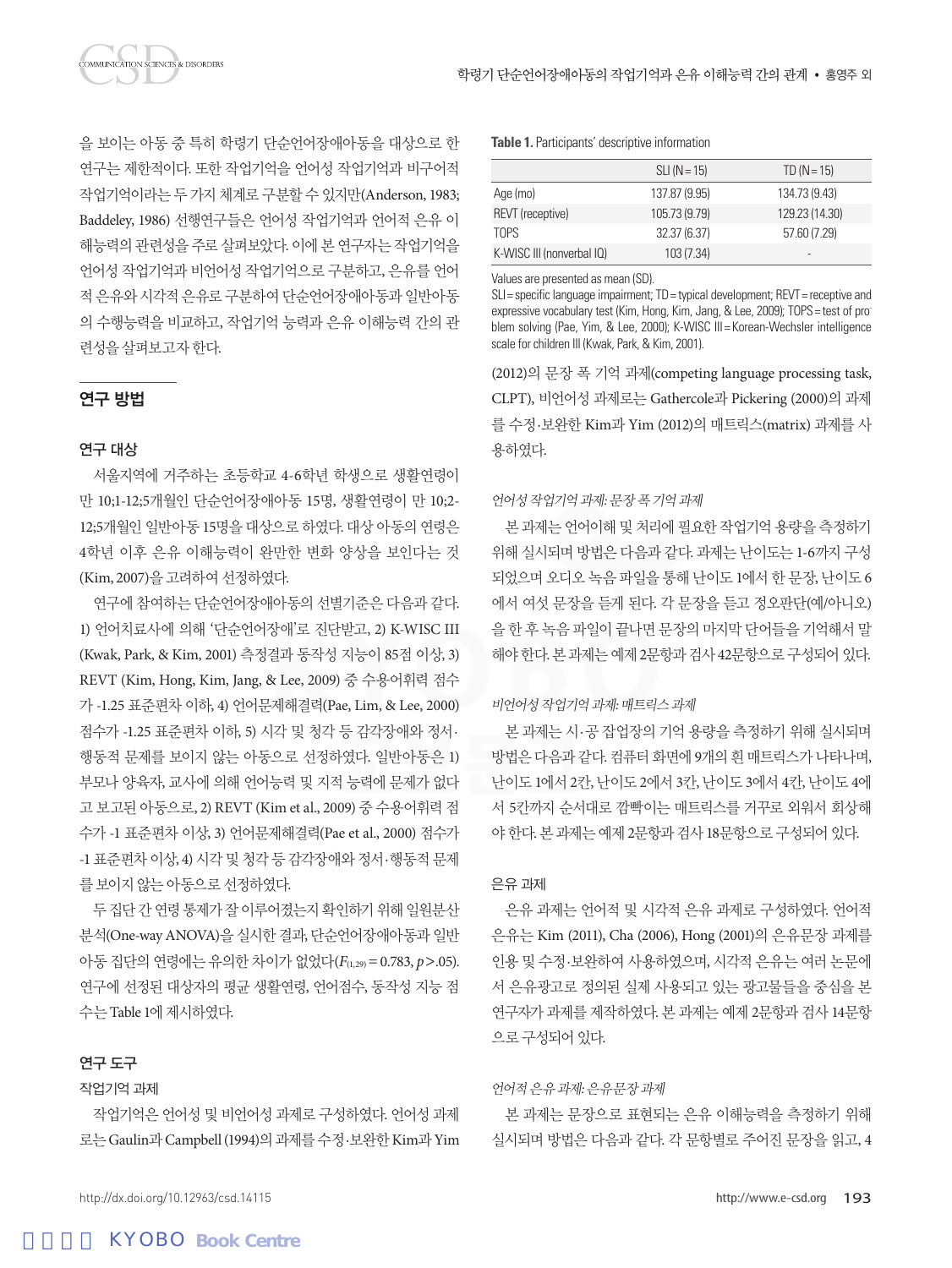개의 해석문장 중 은유문장의 의미를 올바르게 해석한 문장을 선 택하는 과제이다. 4개의 해석문장은 은유적 해석 1문장, 사전적 해 석 2문장, 관련 없는 해석 1문장으로 구성되어 있다. 본 과제는 예제 2문항과 검사 20문항(지각적 은유 10문항, 심리적 은유 10문항)으 로 구성되어 있다.

#### 시각적은유과제: 은유광고과제

본 과제는 문자가 제외된 시각적으로 표현되는 은유광고를 이해 하는 능력을 측정하기 위해 실시되며 방법은 다음과 같다. 각 문항 별로 주어진 광고를 보고, 4개의 해석문장 중 은유광고의 의미를 올바르게 해석한 문장을 선택하는 과제이다. 4개의 해석문장은 은 유적 해석 1문장, 시각적 해석 2문장, 관련 없는 해석 1문장으로 구 성되어있다. 본과제는예제 2문항과검사 14문항으로구성되어있다.

### 연구 절차

모든 검사는 조용한 개별 공간에서 본 연구자와 일대일로 총 1회 기에 걸쳐 약 2시간 진행되었으며, 순서효과를 배제하기 위해 모든 과제는 동일한 순서대로 진행되었다. 단순언어장애아동 선정을 위 해 K-WISC III 동작성 지능검사를 실시하였으며, 지능검사를 제외 한 REVT 및 언어문제해결력 검사를 두 집단 모두 동일하게 실시한 후 약 10분간 휴식시간을 준 뒤 본 연구의 과제인 작업기억(언어성· 비언어성) 및은유(언어적·시각적) 과제를실시하였다.

### 자료 분석

아동의 반응은 검사가 진행되는 동안 반응기록지에 모두 기록하 고 평가하였다. 모든 과제 점수는 각 문항에 대해 정반응시 1점, 오 반응시 0점을 주었다. 언어성 작업기억 과제는 총점 42점, 비언어성 작업기억 과제는 총점 18점이다. 언어적 은유 과제는 총점 20점, 시 각적 은유 과제는 총점 14점이다. 각 과제에 대한 정반응한 개수를 정반응률이라고하여다음과같이계산하였다.

정반응률(%)=(정반응개수 / 전체자극수)×100

## 자료의 통계적 처리

본 연구에서는 SPSS for Window 18.0을 사용하여 자료 분석을 실시하였다. 두 집단 간 과제 유형에 따른 차이가 있는지 알아보기 위해 집단을 독립변수로 과제 점수를 종속변수로 설정하여 이원혼 합분산분석(two-way mixed ANOVA)을 실시였으며, 두 집단 간 작업기억과 은유 이해 간의 상관관계를 살펴보기 위해 Pearson 적 률상관계수를구하였다.

#### 은유광고 과제 내용 타당도

언어병리학 관련한 석사학위 이상으로 언어치료사1급 자격증을 소지한 언어치료사 1명, 2급 언어치료사 자격증을 소지한 언어치료 사 10명에게 내용 타당도를 의뢰하였다. 첫째, 각 문항별 4개의 보 기 중 알맞은 답을 선택하여 은유적 해석이 적절한지를 알아보고 4 명 이상이 불일치한 문항은 제외하였다. 둘째, 각 광고의 학습효과 를 배제하기 위해 전혀 보지 못한 새로운 광고를 1번(1점), 매우 자 주 보아 익숙한 광고를 5번(5점)으로 하는 5점 척도를 사용하여 평 점 1점 이하인 광고를 선택하였다. 셋째, 각 문항별 보기 표현이 적 절한지 평가하기 위해 해석이 매우 적절하다고 생각되는 보기를 1 번(1점), 전혀 맞지 않는 보기를 5번(5점)으로 평가하여 3점 이하인 보기만을 선택하였다. 넷째, 보기가 부적절하다고 한 평가자가 직 접수정하게하여반영하였다.

## 연구 결과

# 단순언어장애 아동 집단과 일반 아동 집단의 작업기억 과제 정반응률 비교

두 집단 간 유형에 따른 작업기억 수행능력은 Figure 1과 같다. 단 순언어장애아동은 언어성 과제에서 평균 48.57% (SD=7.35), 비언 어성 과제에서 평균 76.29% (SD=10.59), 일반 아동은 언어성 과제 에서 평균 58.41% (SD = 7.83), 비언어성 과제에서 평균 84.07% (SD = 9.81)이었다. 두 집단 간 언어성, 비언어성 과제에 따른 정반응률 차 이가 통계적으로 유의한지 알아보기 위해 이원혼합분산분석(twoway mixed ANOVA)을 실시한 결과, 집단에 대한 주효과가 통계적 으로 유의한 것으로 나타났다(*F*(1,28)=15.390, *p*<.01). 즉, 일반아동 집단이단순언어장애아동집단보다통계적으로유의하게더높았다. 작업기억의 주효과도 통계적으로 유의한 것으로 나타났다(*F*(1,28)=



**Figure 1.** Working memory task performance (%) in specific language impairment (SLI) and typical development (TD) group.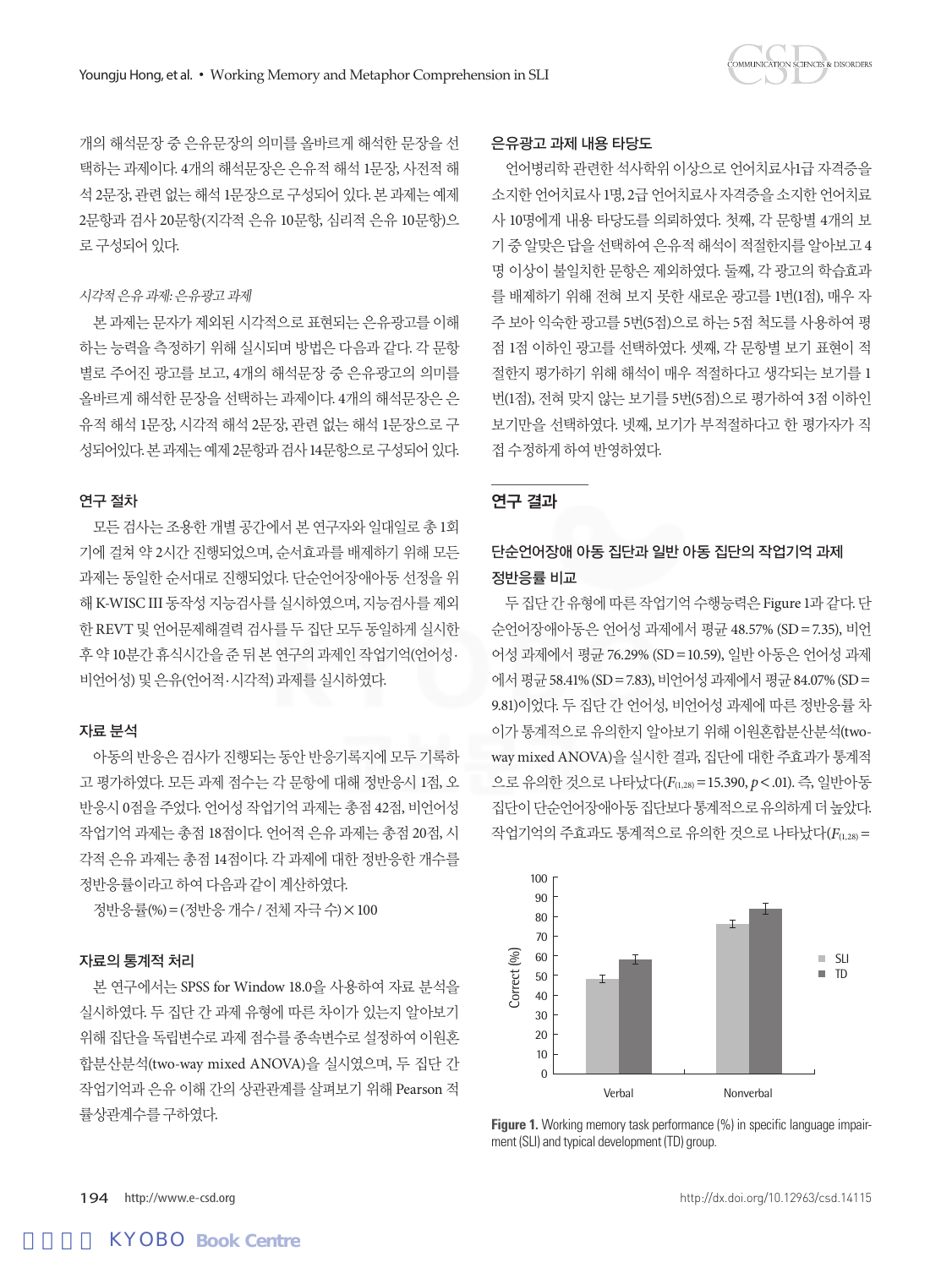123.59, p<.001). 즉, 언어성 작업기억이 비언어성 작업기억보다 통 계적으로 유의하게 더 낮았다. 집단과 작업기억 과제에 대한 상호 작용을 검정한 결과, 통계적으로 유의하지 않은 것으로 나타났다  $(F_{(1,28)}=0.185, p>0.05).$ 

# 단순언어장애 아동 집단과 일반아동 집단의 은유 과제 정반응률 비교

두 집단 간 유형에 따른 은유 이해능력은 Figure 2와 같다. 단순 언어장애아동은 언어적 은유 과제에서 평균 56.33% (SD=13.81), 시각적 은유 과제에서 평균 54.28% (SD=12.89), 일반아동은 언어 적 은유 과제에서 평균 71.00% (SD=16.16), 시각적 은유 과제에서 평균 76.66% (SD=17.38)이었다. 두 집단 간 언어적, 시각적 과제에 따른 정반응률 차이가 통계적으로 유의한지 알아보기 위해 이원혼 합분산분석(two-way mixed ANOVA)을 실시한 결과, 집단에 대한 주효과가 통계적으로 유의한 것으로 나타났다(*F*(1,28)=14.064, *p*< .01). 즉, 일반아동이 단순언어장애아동보다 통계적으로 유의하게 높았다. 은유 과제의 주효과는 통계적으로 유의하지 않은 것으로 나타났다(*F*(1,28)= 0.520, *p*>.05). 집단과 은유 과제에 대한 상호작용 을검정한결과, 통계적으로유의하지않은것으로나타났다(*F*(1,28)=  $0.236, p > .05$ ).

# 단순언어장애아동 집단과 일반아동 집단의 작업기억 과제 및 은유 과제 정반응률 상관비교

단순언어장애아동 집단의 작업기억 과제 및 은유 과제 정반응률 상관비교

작업기억 과제 정반응률과 은유 이해 과제 정반응률의 상관 분석 결과는 Table 2과같다. 언어적은유과제점수와시각적은유과제의 상관계수는*r*=0.569 (*p*<.05)로유의한정적상관관계가나타났다.



**Figure 2.** Metaphor task performance (%) in specific language impairment (SLI) and typical development (TD) group.

일반 아동 집단의 작업기억 과제 및 은유 과제 정반응률 상관비교 작업기억 과제와 은유 과제 정반응률의 상관 분석 결과는 Table 3과 같다. 언어성 작업기억 과제 점수와 언어적 은유 과제의 상관계 수는 *r*= 0.814 (*p*<.01)로 유의한 정적 상관관계가 나타났고, 언어 성 작업기억 과제 점수와 시각적 은유 과제 점수의 상관계수는 *r*= 0.563 (p < .05)로 유의한 정적 상관관계가 나타났다. 언어적 은유 과 제점수와시각적은유과제점수의상관계수는*r*= 0.588 (*p*<.05)로 유의한정적상관관계가나타났다.

## 논의 및 결론

본 연구에서는 학령기 단순언어장애아동과 일반아동을 대상으 로 작업기억 과제를 언어 및 비언어성 과제로, 은유 과제를 언어 및 시각적 은유 과제로 구분하여 두 집단의 작업기억 수행능력과 은 유 이해능력을 알아보고, 작업기억과 은유 과제 간의 관련성을 살 펴보았다.

연구결과 첫째, 작업기억 과제에 대해 두 집단의 주효과 및 작업 기억의유형의주효과는통계적으로유의했다. 즉, 작업기억수행능 력은 일반아동이 단순언어장애아동보다 유의하게 높았으며 두 집 단의 작업기억 과제 정반응률은 언어성 작업기억이 비언어성 작업 기억보다 유의하게 낮았다. 이는 작업기억 수행능력을 일반아동과 비교해 단순언어장애아동이 작업기억의 결함을 가지고 있음을 확 인한 선행연구와 같은 결과를 보였다(Gathercole & Baddeley, 1990; Marton & Schwartz, 2003; Montgomery, 1995, 2002; Montgomery et al., 2010; Montgomery & Evans, 2009). 둘째, 은유 과제에 대해 두 집단의 주효과는 통계적으로 유의하였으나, 은유 유형의 주효과

**Table 2.** Correlations among various variables in children with SLI (n = 15)

|                          | CI PT    | <b>Matrix</b> | Metaphoric sentence |
|--------------------------|----------|---------------|---------------------|
| Matrix                   | $-0.235$ | ۰             | ۰                   |
| Metaphoric sentence      | $-0.72$  | -0.094        | -                   |
| Metaphoric advertisement | 0.210    | 0.236         | $0.569*$            |

SLI= specific language impairment; CLPT= competing language processing task  $*_{p<.05}$ 

**Table 3.** Correlations among various variables in children with TD (n = 15)

|                          | CI PT      | Matrix | Metaphoric sentence |
|--------------------------|------------|--------|---------------------|
| Matrix                   | በ በ97      | ۰      | ۰                   |
| Metaphoric sentence      | $0.814***$ | 0.182  | -                   |
| Metaphoric advertisement | $0.563*$   | 0.158  | $0.588*$            |

TD= typical development; CLPT= competing language processing task. \**p* < .05, \*\**p* < .01.

http://dx.doi.org/10.12963/csd.14115 http://www.e-csd.org 195

# **KYOBO Book Centre**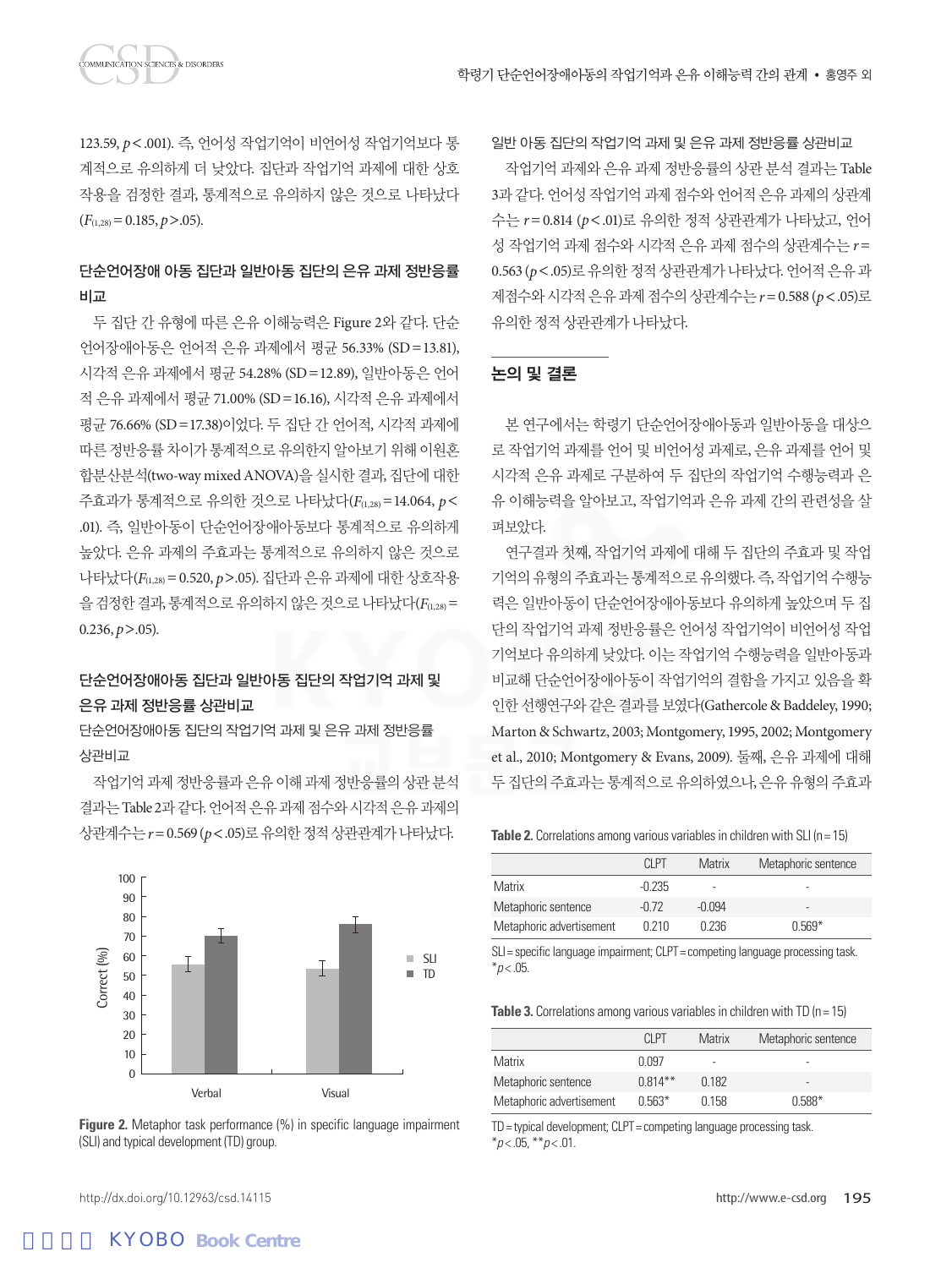는 통계적으로 유의하지 않았다. 즉 집단에 따른 은유 이해능력은 일반아동이 단순언어장애아동보다 유의하게 더 높았으나, 은유 과 제에 따른 언어적 은유와 시각적 은유의 이해능력 차이는 유의하 지 않았음을 알 수 있었다. 또한 은유 유형에 따른 은유 이해능력과 집단 간 상호작용이 통계적으로 유의하지 않았다. 이러한 연구 결 과는 단순언어장애아동이 일반아동과 비교해 은유 이해 능력에 결함을 가지고 있다는 선행연구 결과(Lee & Kamhi, 1990; Nippold & Fay, 1983; Seidenberg & Bernstein, 1986)와 일치하지만, 언어장 애아동과 생활연령을 일치시킨 아동을 대상으로 언어적 과제와 시 각적 과제의 이해능력을 비교한 결과, 일반아동은 언어적 은유와 시각적 은유 이해능력에 차이가 없으며 언어장애아동은 언어적 은 유와 시각적 은유 이해능력에 유의한 차이를 보인다는 연구결과 (Highnam et al., 1999)와 일치하지 않았다. 이러한 원인으로 선행 연구와 달리 본 연구에서 아동의 어휘력 부족으로 인한 어려움을 예방하여 은유 이해능력을 보다 효율적으로 이끌어내고자 언어적 은유 과제와 마찬가지로 시각적 은유 과제에서도 4가지의 해석문 장 중 적절한 의미를 선택하게 하였기에 순수한 시각적 은유 이해 능력을 알아보기 미흡했던 부분이 있다고 생각된다. 이에 후속 연 구에서는 시각적 은유의 의미를 아동이 직접 설명하게 하거나 보다 적은 언어적 자극을 주는 과제를 구성할 필요가 있다. 셋째, 두 집 단의 언어성 및 비언어성 작업기억 정반응률과 언어적 및 시각적 은유 정반응률 상관관계를 Pearson 적률상관계수로 측정한 결과, 일반아동은 작업기억 수행능력과 은유 이해능력 간 상관을 보였으 며 언어성 작업기억은 은유 유형 모두와 상관을 보였다. 단순언어 장애아동은 작업기억 수행능력과은유이해능력 간상관을보이지 않고 은유 유형 간 상관을 보였다. 이를 통해 일반아동의 경우, 언어 성 작업기억이 용량이 높을수록 은유 이해력이 더 뛰어나다는 선행 연구 결과와 일치(Blasko, 1999; Chiappe & Chiappe, 2007; Pierce & Chiappe, 2008)하였다. 또한 선행연구에서는 단순언어장애아동 이 보이는 언어 이해능력의 결함을 작업기억 결함으로 보았으나 (Gathercole & Baddeley, 1990; Marton & Schwartz, 2003; Montgomery, 1995, 2002; Montgomery et al., 2010; Montgomery & Evans, 2009) 본 연구에서는 상관을 보이지 않았다. 그러나 작업기억 과제에서 집단 차이를 통해 단순언어장애아동의 언어적 결함이 작 업기억과 관련되어 있을 수 있다는 점을 보여주었다. 본 연구에서 제안할 점은 언어적 은유 과제의 경우 지각적 및 심리적 두 가지 유 형의 은유를 제시하였으나 보다 다양한 유형의 은유를 제시하여 언어적 은유 이해력을 살펴볼 필요가 있다. 또한 시각적 은유 과제 의 경우 1컷으로 구성된 인쇄광고를 사용하였으나 스토리가 있는 여러 컷의 텔레비전 광고를 제시할 경우 조금 더 이해를 높여 시각

적 은유 이해능력을 보다 쉽게 이끌어낼 수 있을 것이라고 생각된 다. 이에 추후 연구에서는 이와 같은 점을 고려하여 보다 다양한 언 어장애아동을 대상으로 본 연구의 결과와 일치하는지 알아볼 필 요가있다.

#### **REFERENCES**

- Adams, C., Clarke, E., & Haynes, R. (2009). Inference and sentence comprehension in children with specific or pragmatic language impairments. *International Journal of Language & Communication Disorders, 44,* 301-318.
- Anderson, J. R. (1983). *The architecture of cognition.* Cambridge, MA: Harvard University Press.
- Baddeley, A. D. (1986). *Working memory.* Oxford: Oxford University Press.
- Baddeley, A. D., & Hitch, G. J. (1974). Working memory. In G. A. Bower (Ed.), *The psychology of learning and motivation* (pp.47-89). New York, NY: Academic Press.
- Blasko, D. G. (1999). Only the tip of the iceberg: who understands what about metaphor? *Journal of Pragmatics, 31,* 1675-1683.
- Cha, Y. S. (2006). *A comparative study on metaphors comprehension by different cues in school-age children with language delay* (Master's thesis). Dankook University, Seoul, Korea.
- Chiappe, D. L., & Chiappe, P. (2007). The role of working memory in metaphor production and comprehension. *Journal of Memory and Language, 56,* 172-188.
- Gathercole, S. E., & Baddeley, A. D. (1990). Phonological memory deficits in language disordered children: is there a causal connection? *Journal of Memory and Language, 29,* 336-360.
- Heo, A. K., Lim, J. A., & Hwang, M., A. (2012). The comprehension of metaphors and simile in children with specific language impairment (SLI). *Journal of Speech & Hearing Disorders, 21,* 209-225.
- Highnam, C., Wegmann, J., & Woods, J. (1999). Visual and verbal metaphors among children with typical language and language disorders. *Journal of Communication Disorders, 32,* 25-35.
- Hong, Y. H. (2001). *Comprehension of metaphor between the specific language impaired and the normal children* (Master's thesis). Ewha Womans University, Seoul, Korea.
- Just, M. A., & Carpenter, P. A. (1992). A capacity theory of comprehension: Individual differences in working memory. *Psychological Review, 99,* 122- 149.
- Kim, B. R. (2008). *Study on the elementary school students' development of met-*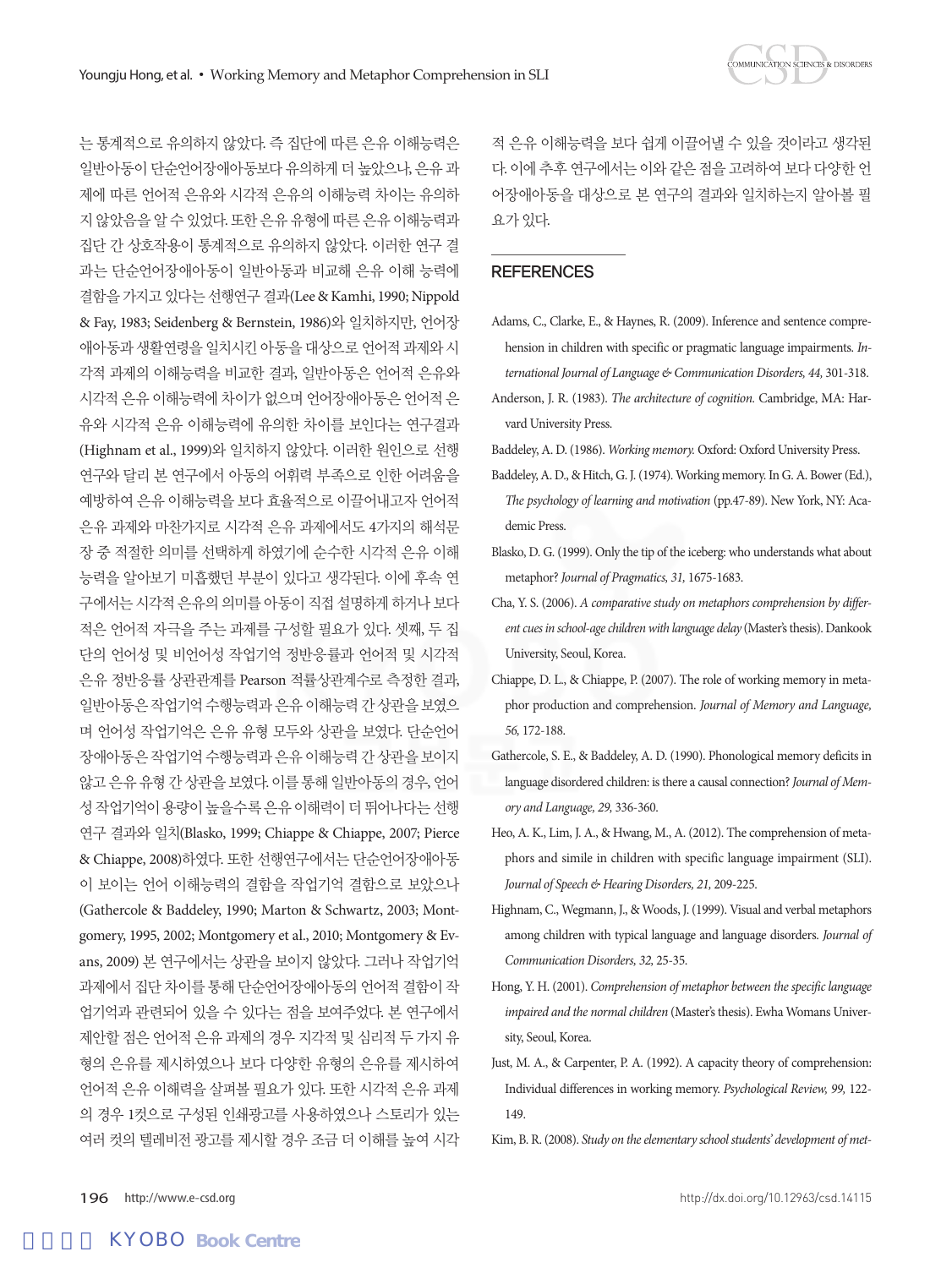*aphor understanding* (Master's thesis). Gyeongin National University of Education, Incheon, Korea.

- Kim, H. J., & Yim, D. S. (2012). The performance on working memory span task in children with high-function autism. *Korean Journal of Communication Disorders, 17,* 451-465.
- Kim, M. K. (2011). *The comprehension of the figurative meaning in children with attention deficits hyperactivity disorder (ADHD)* (Master's thesis). Dankook University, Yongin, Korea.
- Kim, Y. T., Hong, G. H., Kim, K. H., Jang, H. S., & Lee, J. Y. (2009). *Receptive & expressive vocabulary test (REVT).* Seoul: Seoul Community Rehabilitation Center.
- King, J., & Just, M. A. (1991). Individual differences in syntactic processing: the role of working memory. *Journal of Memory and Language, 30,* 580- 602.
- Kintsch, W. (2000). Metaphor comprehension: a computational theory. *Psychonomic Bulletin & Review, 7,* 257-266.
- Kintsch, W. (2001). Predication. *Cognitive Sciences, 25,* 173-202.
- Kwak, K. C., Park, H. W., & Kim, C. T. (2001). *Korean-Wechsler intelligence scale for children-III (K-WISC-III).* Seoul: Seoul Special Education Publishing Co.
- Lakoff, G., & Johnson, M. (1980). *Metaphors we live by.* Chicago, IL: University of Chicago Press.
- Larsen, J. A., & Nippold, M. A. (2007). Morphological analysis in school-age children: dynamic assessment of a word learning strategy. *Language, Speech, and Hearing Services in Schools, 38,* 201-212.
- Lee, J. M. (2011). *A study on the aspects of metaphorical expressions of elementary school children* (Master's thesis). Gyeongin National University of Education, Incheon, Korea.
- Lee, R. F., & Kamhi, A. G. (1990). Metaphoric competence in children with learning disabilities. *Journal of Learning Disabilities, 23,* 476-482.
- Leonard, L. B. (1998). *Children with specific language impairment.* Cambridge, MA: MIT Press.
- MacDonald, M. C., Just, M. A., & Carpenter, P. A. (1992). Working memory constraints on the processing of syntactic ambiguity. *Cognitive Psychology, 24,* 56-98.
- Marton, K., & Schwartz, R. G. (2003). Working memory capacity and language processes in children with specific language impairment. *Journal of Speech, Language, and Hearing Research, 46,* 1138-1153.
- Montgomery, J. W. (1995). Sentence comprehension in children with specific language impairment: the role of phonological working memory. *Journal of Speech and Hearing Research, 38,* 187-199.
- Montgomery, J. W. (2002). Understanding the language difficulties of children with specific language impairments: does verbal working memory matter? *American Journal of Speech-Language Pathology, 11,* 77-91.
- Montgomery, J. W., & Evans, J. L. (2009). Complex sentence comprehension and working memory in children with specific language impairment. *Journal of Speech, Language, and Hearing Research, 52,* 269-288.
- Montgomery, J. W., Magimairaj, B. M., & Finney, M. C. (2010). Working memory and specific language impairment: an update on the relation and perspectives on assessment and treatment. *American Journal of Speech-Language Pathology, 19,* 78-94.
- Nippold, M. A. (1985). Comprehension of figurative language in youth. *Topics in Language Disorders, 5,* 1-20.
- Nippold, M. A., & Fey, S. H. (1983). Metaphoric understanding in preadolescents having a history of language acquisition difficulties. *Language, Speech, and Hearing Services in Schools, 14,* 171-180.
- Nippold, M. A., Leonard, L. B., & Kail, R. (1984). Syntactic and conceptual factors in children's understanding of metaphors. *Journal of Speech and Hearing Research, 27,* 197-205.
- Norbury, C. F. (2005). The relationship between theory of mind and metaphor: evidence from children with language impairment and autistic spectrum disorder. *British Journal of Developmental Psychology, 23,* 383-400.
- Pae, S. Y., Yim, S. H., & Lee, J. H. (2000). *Test of problem solving (TOPS).* Seoul: Seoul Community Rehabilitation Center.
- Pierce, R. S., & Chiappe, D. L. (2009). The roles of aptness, conventionality, and working memory in the production of metaphors and similes. *Metaphor and Symbol, 24,* 1-19.
- Seidenberg, P. L., & Bernstein, D. K. (1986). The comprehension of similes and metaphors by learning-disabled and nonlearning-disabled children. *Language, Speech, and Hearing Services in Schools, 17,* 219-229.
- Turner, M. L., & Engle, R. W. (1989). Is working memory capacity task dependent? *Journal of Memory and Language, 28,* 127-154.
- Verbrugge, R. R. (1980). Transformations in knowing: a realist view of metaphor. In Honeck R. P., & Hoffman R. R. (Eds.), *Cognition and figurative language* (pp. 87-125). Hillsdale, NJ: Lawrence Erlbaum Associates.

# **KYOBO Book Centre**